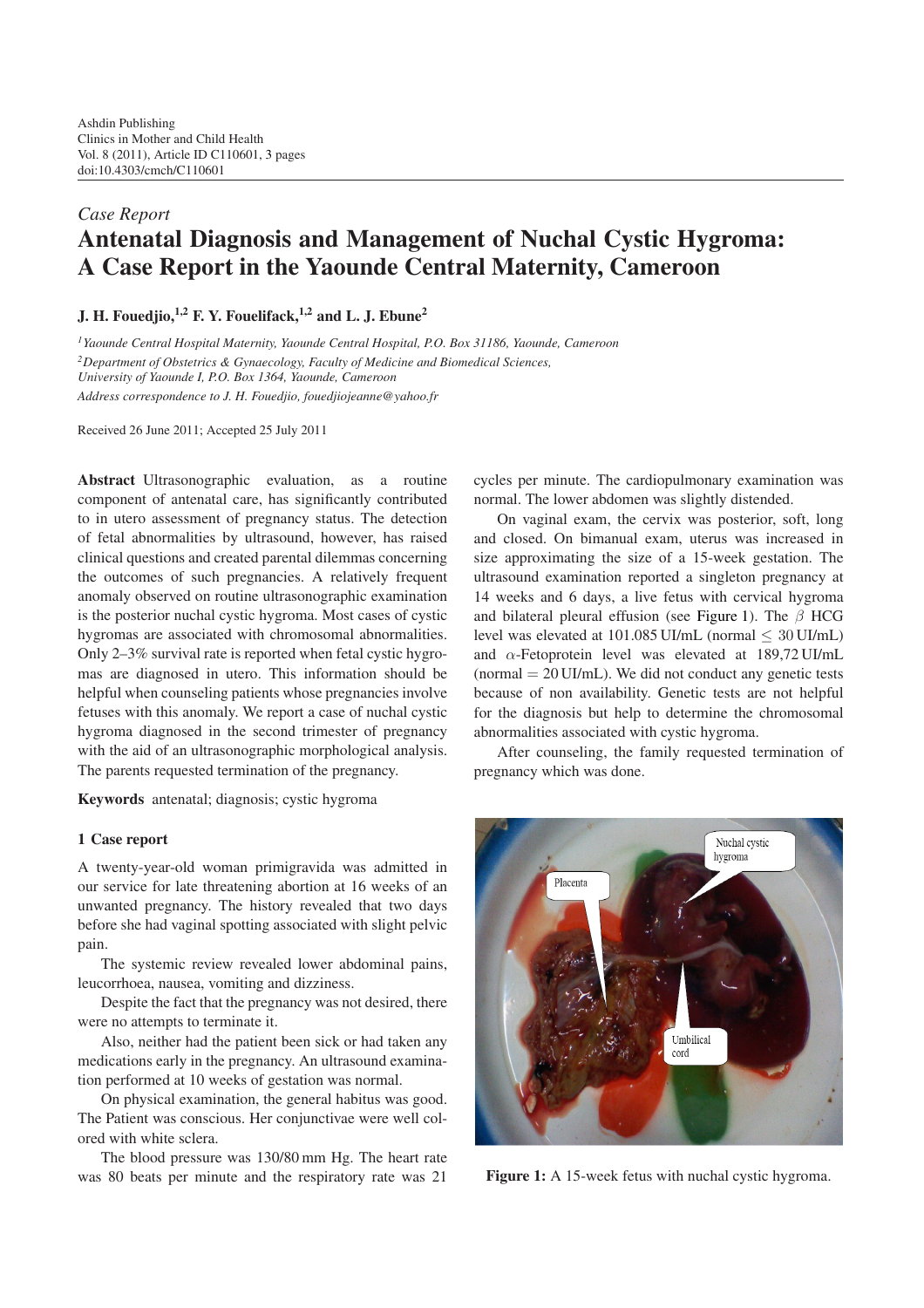# **2 Discussion**

Nuchal cystic hygromas are characterized by single or multiple congenital cysts of the lymphatic system most commonly found within the soft tissues of the neck. The frequency is one in 875 spontaneous abortions [\[2,](#page-2-1)[3\]](#page-2-2).

Nuchal cystic hygromas are the clinical consequence of a delay in development or absence of the communications that normally develop between the jugular lymph sacs and the internal jugular veins at approximately 40 days gestation. The obstructed jugular lymph sacs dilate along the paths of least resistance into the posterior and lateral cervical areas. Late communication of the sacs with the internal jugular vein may be manifest by redundancy of the posterior nuchal skin, neck webbing, and elevation and anterior rotation of the ears. Complete lymphatic obstruction may be associated with nonimmune fetal hydrops, which is frequently fatal [\[4\]](#page-2-3).

About 78% of patients with cystic hygroma are chromosomally abnormal; 58% have a karyotype associated with Turner syndrome phenotype; while autosomal trisomies and various structural abnormalities made up the remaining 20% [\[1,](#page-2-4)[5\]](#page-2-5). The most common associated structural malformations are cardiac abnormalities [\[6\]](#page-2-6). Even among the 22% of fetuses with normal chromosomes, various physical anomalies are present [\[1,](#page-2-4)[5\]](#page-2-5).

Other syndromes associated with cystic hygromas are Noonan syndrome (autosomal dominant), Pena-Shokeir syndrome, Down syndrome, Robert's syndrome (autosomal recessive) and multiple pterigium syndrome (autosomal recessive, X-linked).

#### 2.1 Ultrasonographic findings [\[8\]](#page-2-7)

(1) The fetus presents with large bilateral cystic areas, termed cystic hygromas develop within the skin in the posterolateral aspect of the neck. They may grow so large that they lie adjacent to each other. It then appears that there is a cystic mass arising from the back of the neck with one to three septa in the center. The skin thickening is most pronounced in the upper torso and cranium. Hydrops occurs in more severe cases with large pleural effusions, pericardial effusions and ascites.

(2) Amniotic fluid is often reduced.

(3) Placenta is normal or thickened with hydrops.

Differential diagnosis is encephalocele or meningocele (the mass is posterior and is a single mass. It is associated with a cranial defect) and unfused amniotic membrane.

#### 2.2 Biochemical findings

Fetuses with 45 X karyotype and cystic hygroma are associated with an elevated amniotic alpha-fetoprotein (AFP) level (greater than 80 microgram/mL) [\[7\]](#page-2-8). AFP evaluation

of both maternal serum and amniotic fluid is not helpful in determining prognosis of these fetuses [\[5\]](#page-2-5).

In our case, the AFP level was elevated, but we did not perform genetics tests.

## 2.3 Options for management of the pregnancy

## *Monitoring*

Serial sonographic examinations every 3 to 4 weeks should be performed for those conditions likely to progress to fetal hydrops. Assessment for signs of polyhydamnios and preeclampsia should be done in cases with hydrops.The course of pregnancy may become complicated. Both polyhydramnios and preeclampsia may complicate conditions that are associated with fetal hydrops. Cystic hygroma with hydrops is almost always a lethal combination, with death within a short time period. Fetal hydrops is present in 66% of cases. Cystic hygroma without hydrops usually regress completely. Twenty two % result in fetal death in utero prior to any intervention [\[1,](#page-2-4)[5\]](#page-2-5).

## *Pregnancy termination issues*

Unless a precise diagnosis has been established prenatally, the method of termination should be non-destructive and examinations by both a fetal pathologist and a dysmorphologist should be performed. Seventy three % of cases are terminated at the parents' request [\[5\]](#page-2-5).

#### *Fetal intervention*

In utero drainage procedures have no role in management. Spontaneous resolution is common. Progression to fetal hydrops suggests a generalized severe condition that will not respond to drainage of one body cavity.

#### *Delivery*

Except in the case of markedly excessive size, the presence of a cystic hygroma should not necessitate a caesarean section.

#### **3 Conclusion**

Fetuses with cystic hygroma are at high risk for adverse outcome. The financial and emotional burden associated with managing a child with cystic hygroma makes its early antenatal diagnosis and proper management a prime objective in obstetric care. Ultrasonographic investigations carried out early in pregnancy and performed by an experienced ultrasonographer will make possible the diagnosis. With the most solicited treatment option being termination of pregnancy, the earlier the diagnosis and treatment, the better the maternal outcome.